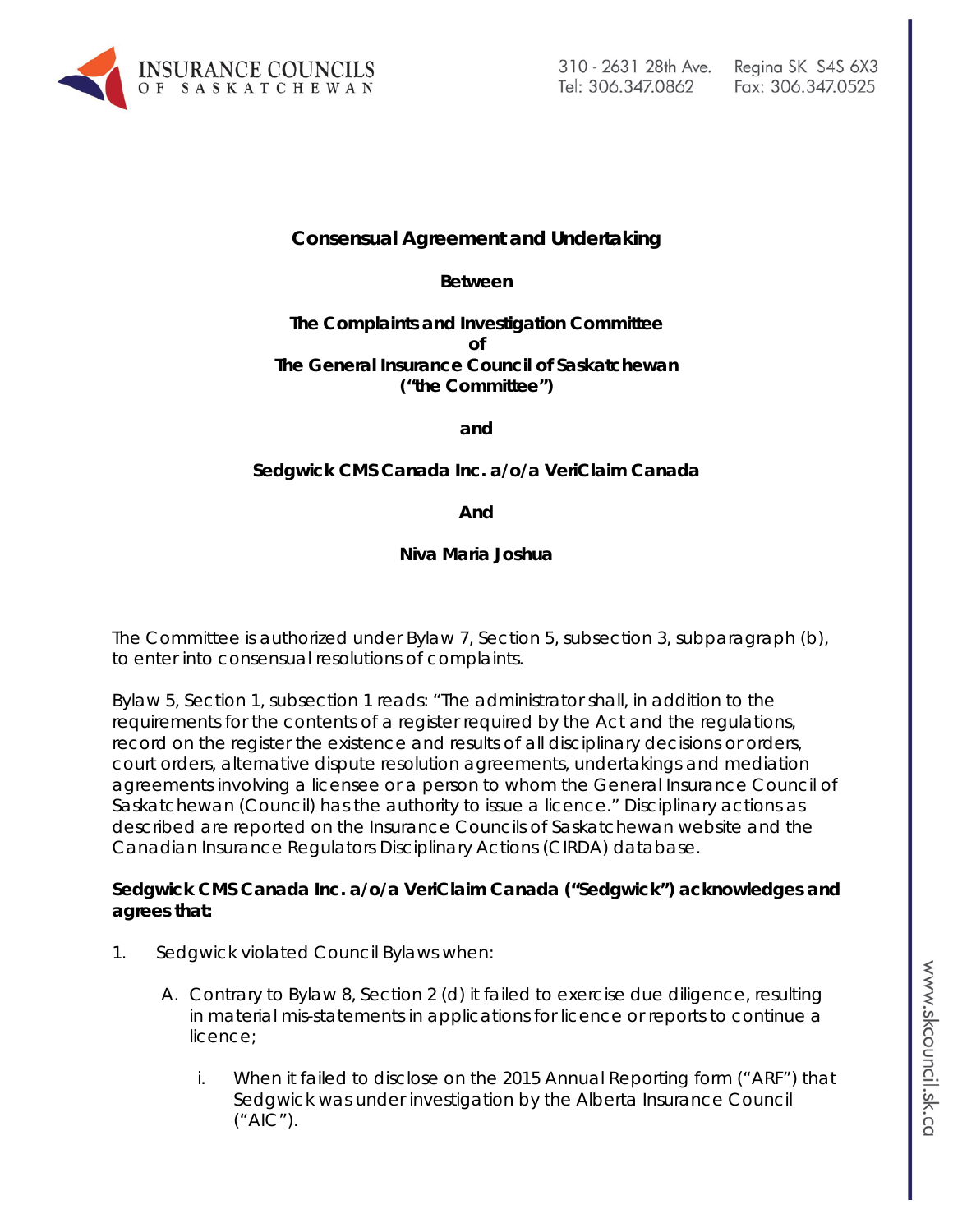- ii. When on December 24, 2014, it declared all statements and answers on the 2015 ARF were true and correct.
- iii. When it failed to disclose on the 2016 ARF that Sedgwick had been sanctioned by the AIC as a result of their investigation into the compensation of an unlicenced adjuster by the firm.
- iv. When on December 17, 2015, it declared all statements and answers on the 2016 ARF were true and correct.
- v. When it failed to disclose on the 2017 ARF that Sedgwick had again been sanctioned by the AIC as a result of their investigation into the compensation of an unlicenced adjuster by the firm.
- vi. When on December 9, 2016, it declared all statements and answers on the 2017 ARF were true and correct.
- B. Contrary to Bylaw 8, Section 2 (g) a licencee may be guilty of misconduct if the licencee: violates any provisions of the Act, the Regulations or the Bylaws;
	- i. As per Bylaw 2, Section 1, subsection  $(4)(c)(ii)$  it failed to notify Council within 30 days of the commencement of any professional, occupational, or regulatory body proceedings involving the licencee.
		- When it failed to provide notice to Council within 30 days after notification to Sedgwick of the AIC proceedings on July 13, 2015.
		- When it failed to provide notice to Council within 30 days after notification to Sedgwick of the AIC proceedings on May 5, 2016.

## **Niva Maria Joshua ("Mrs. Joshua") acknowledges and agrees that:**

- 2. She violated Council Bylaws when:
	- A. Contrary to Bylaw 8, Section 2, subsection (r) she:
		- i. Failed to exercise reasonable and prudent oversight when acting in a supervisory capacity.

## **Sedgwick and Mrs. Joshua acknowledge and agree that:**

3. Sedgwick and Mrs. Joshua's rights to appear before a Discipline Committee of Council have been explained to them and they fully understand their rights and/or obligations under Council Bylaw 10;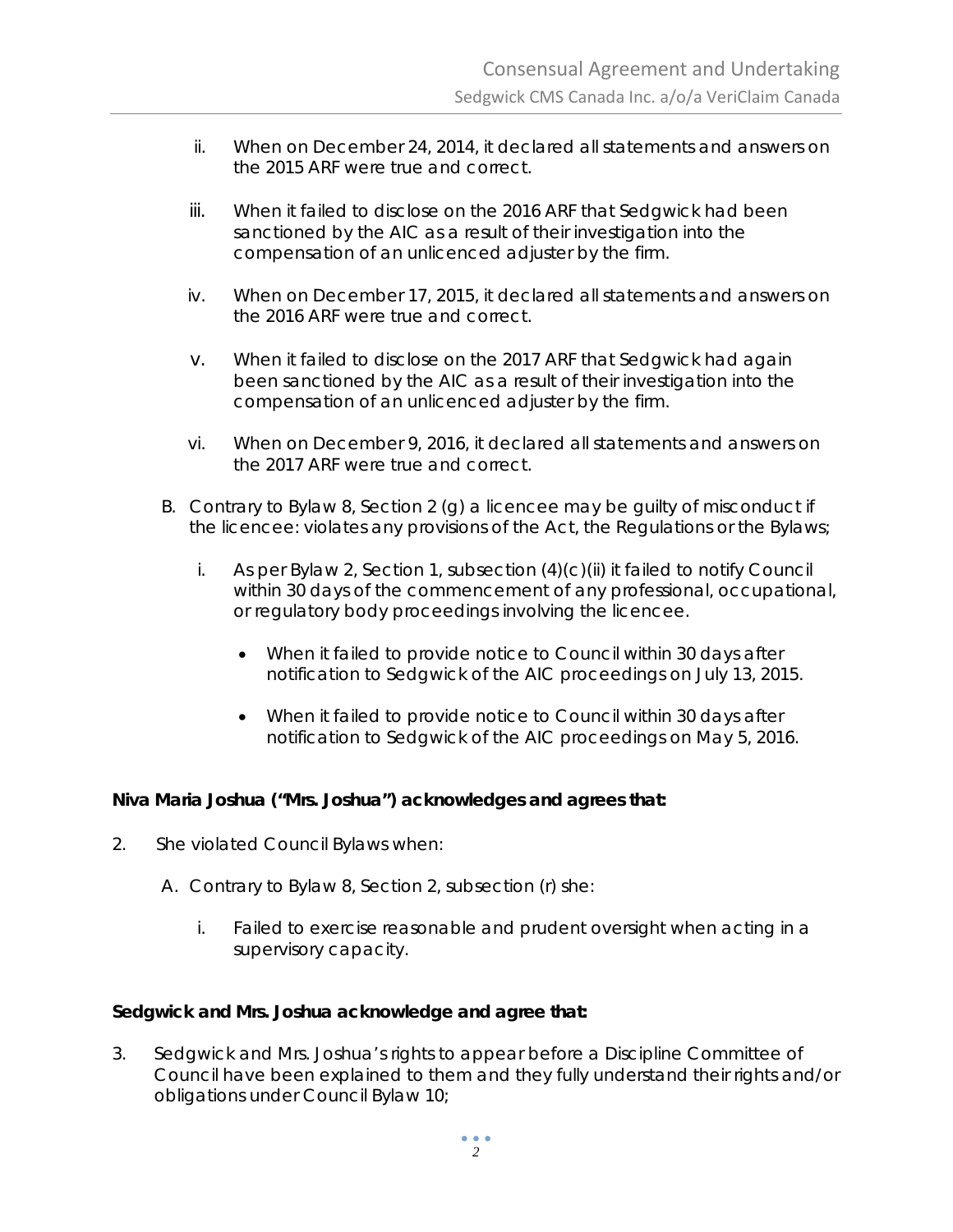- 4. They waive their rights to appear before a Discipline Committee and undertake not to exercise any appeal rights they may have under Council Bylaw 10, Section 3 of The Act*,* as it relates to matters set out in this Consensual Agreement and Undertaking (Agreement).
- 5. This Agreement does not preclude Council from pursuing any future investigation against Sedgwick and/or Mrs. Joshua for future activities not identified in this Agreement that may be in violation of Council Bylaws or the Act.
- 6. Sedgwick and Mrs. Joshua have been advised by the Committee that it is in their interests to obtain independent legal advice before entering into this Agreement. They have either:
	- a. obtained such independent legal advice and are satisfied with the same, prior to executing this Agreement: or
	- b. willingly chosen not to obtain such advice prior to executing this Agreement.
- 7. Sedgwick and Mrs. Joshua hereby affirm that they have read and understood the terms of this Agreement, and they are signing it voluntarily and of their own free will.

#### **Sedgwick, having waived its rights, undertakes to:**

1. Pay a fine in the amount of \$1,250.00

#### **Mrs. Joshua, having waived her rights, undertakes to:**

1. Pay a fine in the amount of \$250.00

#### **Sedgwick and Mrs. Joshua, jointly or severely agree to:**

- 1. Reimburse Council's investigation costs in the amount of \$880.00
- 2. Pay all fines and investigative costs within 30 days of receipt of this Agreement.

#### **The Committee's Agreement:**

1. The Committee agrees to accept from Sedgwick and Mrs. Joshua the payment of \$2,380.00 as full and final resolution of the violations of Council's Bylaws as outlined in this Agreement; and